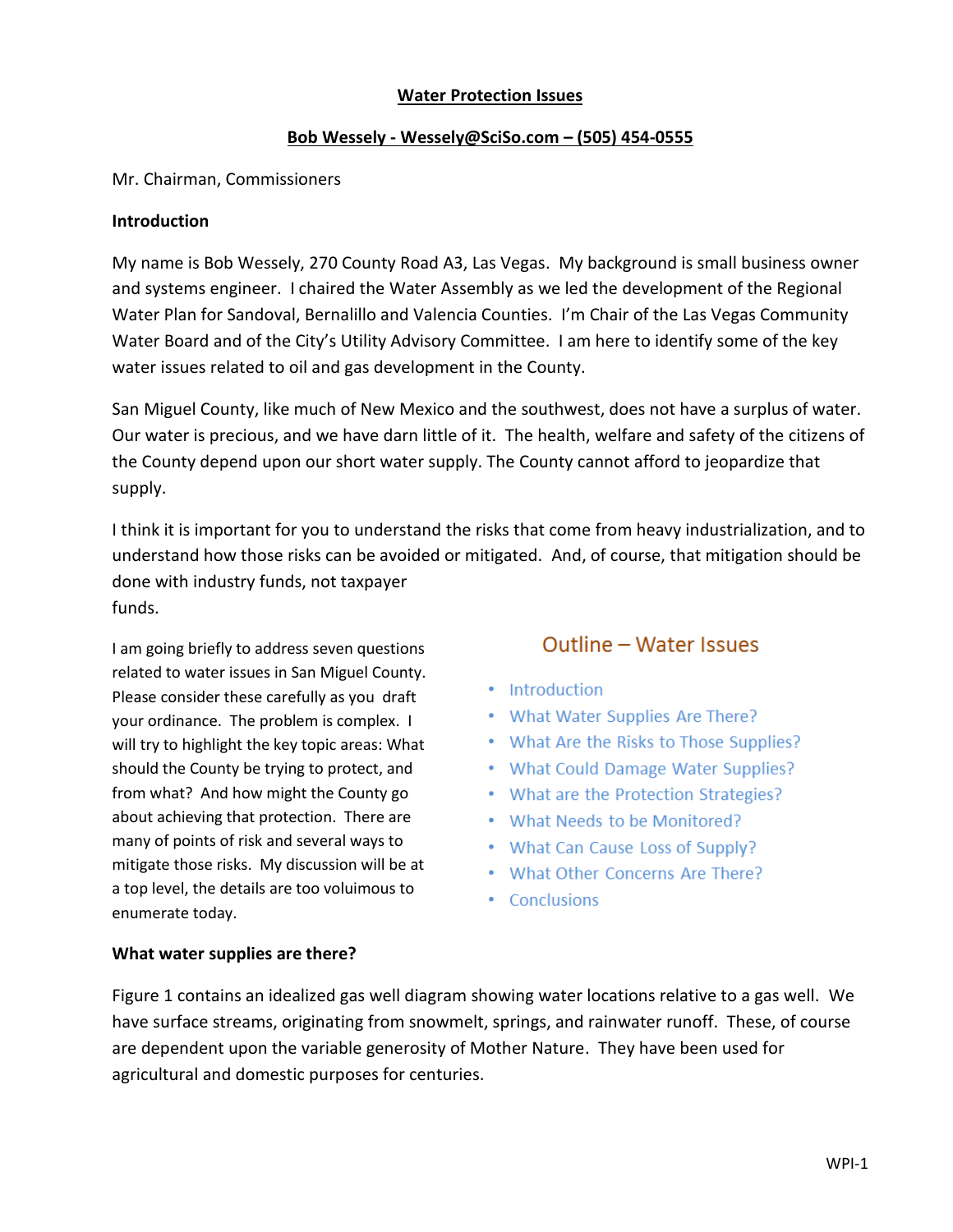In some places, we have multiple formation layers of fresh groundwater that have been deposited over the millennia, water that we pump for domestic and agricultural uses. These layers ("aquifers") are refreshed by rainwater seepage, but way more slowly than our ability to extract water from them.

We also have, in some places, have layers of older, usually deeper, brackish aquifers – water that contains more than 1000 ppm (1

# **Idealized Overview**



Layers contain: fresh water, brackish water, no water, gas, other substances, and combinations

gram per liter) of dissolved salts and other substances. Technology is approaching the point where this brackish water can competitively be extracted, purified, and used for domestic and agricultural purposes. As an example, Sandoval County, to support Rio Rancho and a new development, has drilled two brackish water wells, one to 3800 feet and one to 6400 feet.

Figure 1

The schematic Figure 2 shows that the layers are not quite as simple as it might have appeared from Figure 1. And Figure 3 shows the complexity of some real layers near Las Vegas.



as well as in number, depth, and thickness

It is probably obvious that the County needs to be highly protective of its surface waters and its fresh, ground waters. However, as the County's needs for water increase, as precipitation continues to shrink toward long term averages, as technology improves, and as the County depletes fresh water aquifers, the deep brackish waters become increasingly critical to citizens' health, welfare and safety, and therefore must also be protected.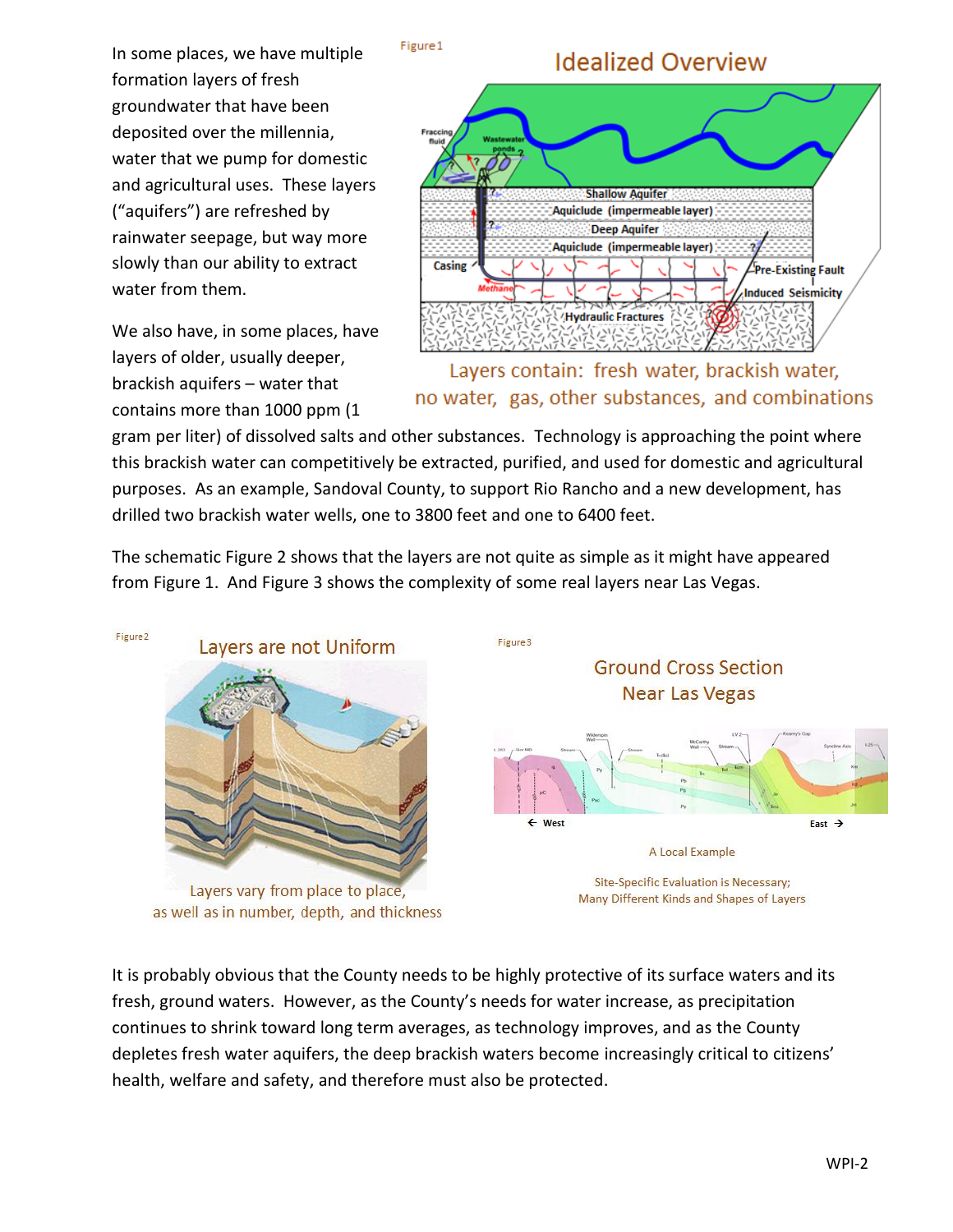#### **What are the risks to these supplies?**

At the top level, there are two forms of risk to three sources of water – damaging existing water sources and creating new consumptive uses that draw on existing water sources. The health,

welfare and safety of San Miguel depend upon control of both forms of risk. The County must take steps to keep hazardous substances out of all three forms of water sources (surface water, fresh aquifers, and brackish aquifers).

The risks are significant, both in likelihood of occurrence and in consequences of failure. Bachu & Watson's data for Alberta suggest

3 Water Sources in San Miguel County

- · Surface Water
- Fresh Aquifers
- Brackish Aquifers

# 2 Forms of Risk

- Damage or Pollution
- Additional Demands or Draws

irrevocably contaminate an aquifer. A State of NM report shows 857 instances of groundwater contamination – that are self-reported by the operators – from O&G operations and facilities.

A number of independent studies give rise to concern. They include::

 Warner et al - Brine migration (Duke)

failures at 2% for newer wells (20 'bad' wells out of 1000). And failures can

- Osborn et al Methane contamination (Duke)
- EPA Pavilion WY water contamination (EPA)
- Watson & Bachu Well bore leakage (Alberta Energy Resources Board)
- European Commission Risk assessment of fracking (EU)

# **Independent Studies**

Documented Leakage or Estimated High Risks of Contamination

- Warner et al Brine migration (Duke, 2012)
- Osborn et al Methane contamination (Duke, 2011)
- EPA Pavilion WY water contamination (EPA, 2011)
- Watson & Bachu Well bore leakage (Alberta Energy Resources Board, 2009)
- European Commission Risk assessment of fracking  $(EU, 2012)$
- German Ministry for Environment Environmental impacts of fracking (Germany, 2012)
- German Ministry for Environment Environmental impacts of fracking (Germany)

#### **What could damage water supplies?**

I would like to first quote from the November 2011 report by the National Ground Water Association. "The greater use of horizontal wells and hydraulic fracturing technology has the potential to significantly expand natural gas and oil supplies and hold down prices; however, concomitant with this enhanced production is the increased possibility for groundwater contamination, and other impacts to drinking water supplies if best practices and proper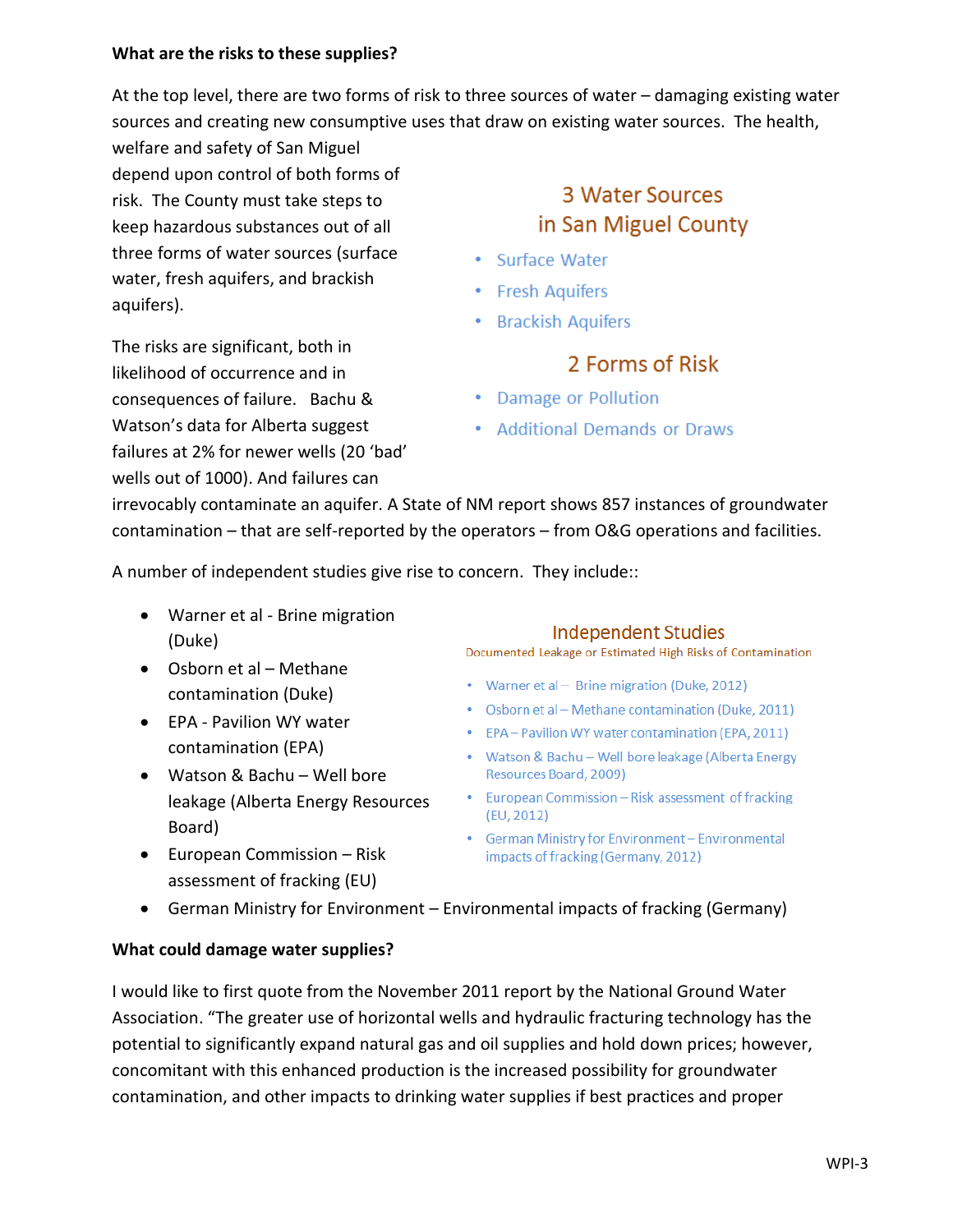procedures are not used, and if appropriate regulations are not in place." They cite possible avenues for impacts to groundwater and drinking water to include:

- Improper well construction
- Abandoned wells,
- Increased demand for fresh water
- Accidents during transport or storage
- Improper wastewater management and disposal.

The NGWA article goes on to list ten principles as a foundation for policy making focused on groundwater and drinking water protection. Please do take them into account in formulating your ordinance.

# **Possible Avenues for Impacts**

- . Improper well construction, both water well and oil or gas well
- Abandoned wells, either water or oil and/or gas wells, which have not been properly filled and sealed that could provide a preferential pathway for contaminants to enter shallower formations, or migrate from surface spills
- Increased use of freshwater, including groundwater, in oil and gas operations, especially in areas with water constraints
- Accidents during the transport or storage and use of oil and gas well development chemicals
- Improper wastewater management and disposal

Amid the deeper layers, there are deposits of oil and gas locked up in the formations. And along with the oil and gas there are many other chemicals, some radioactive. The process of releasing and extracting oil or gas carries with it the release and extraction of these other substances, which can be quite hazardous.

While there are several ways to release the oil and gas, a common one is injecting large quantities of high pressure water containing chemicals, some of which are toxic ("fracking"). Other techniques include the use of subsurface explosives and injection of concentrated acid. In all of these, some of the injected fluids are then recovered for storage and some of the fluids remain in the ground.

In drilling a well, large quantities of a drill bit lubricant fluid called "drillers mud" are used. Mostly, this material is recovered and stored after the drilling operation.

# **What are the protection strategies?**

To protect water supplies from damages, the goal is to reliably keep the hazardous substances where they belong, and out of streams, out of fresh aquifers, and out of brackish aquifers.

The backup to the mechanisms for keeping hazardous substances where they belong is to closely monitor all containment facilities so that any failures are promptly detected and remediated.

And to protect existing water sources from depletion, the goal is to ensure that the large quantities of water needed for drilling mud and for fracking are not drawn from sources that are or can be used by existing water users in the County.

# **What needs to be monitored?**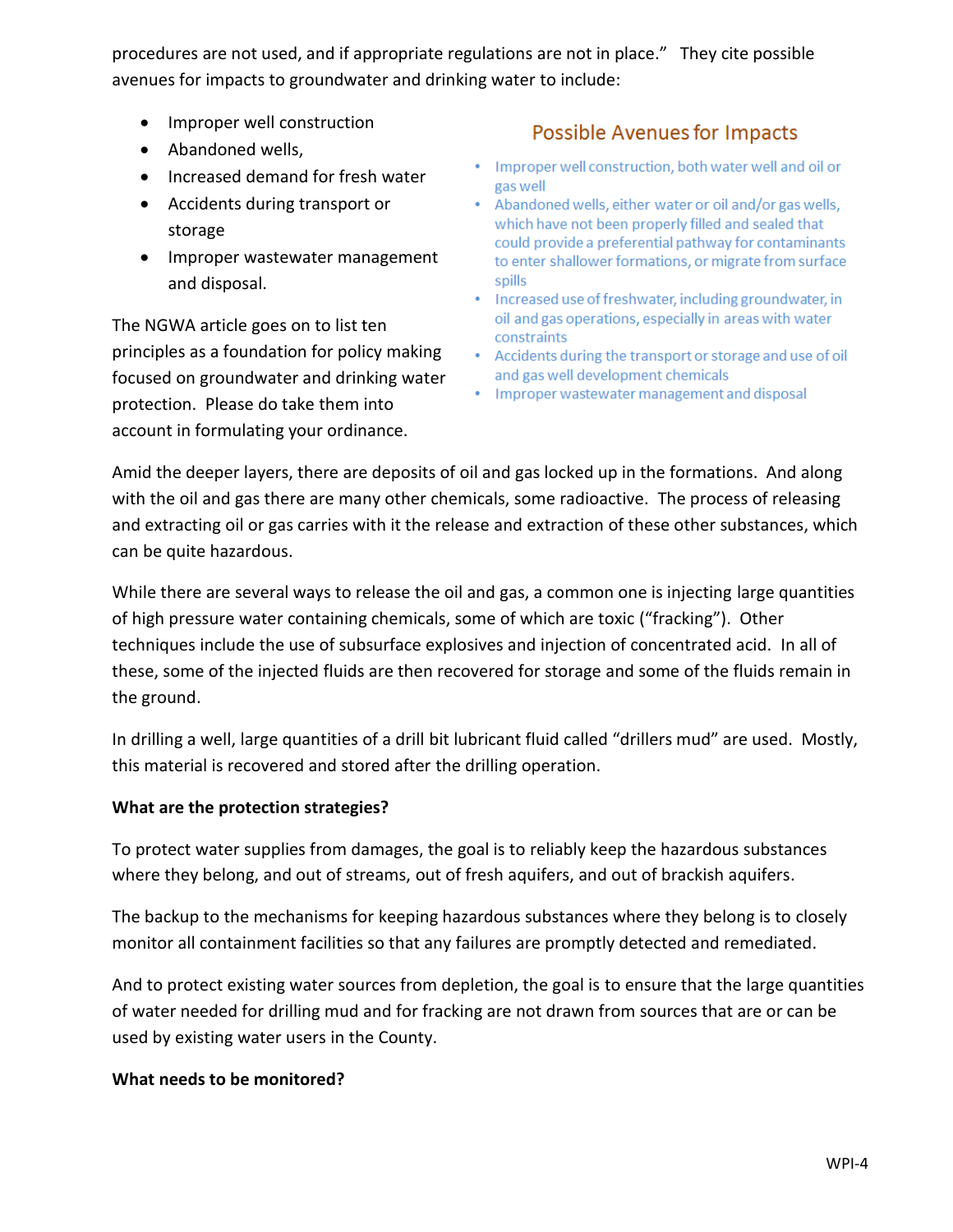A December 2012 report by Los Alamos National Laboratory for Environmental Building Sciences contains a detailed protocol for water monitoring at oil and gas exploration and production sites. Some aspects of that report could well serve as a guide in establishing your ordinance's water monitoring requirements. Let me discuss an overview of the appropriate monitoring needs:

The industry stores hazardous fluids above ground in tanks or open pits. Leaks above and below the ground surface can migrate into aquifers. Mechanisms should be established to make leaks unlikely, and mechanisms are needed to detect any leaks promptly. Examples of targets for monitoring include alpha and beta radiation, methane/ethane presence, oil/grease presence, acidity, and selected volatile organic compounds (VOCs) .

Automated monitoring stations with alarms should be placed below all storage facilities. Monitoring wells should surround the vertical oil and gas wells, (at least four orthogonal directions), and should be capable of detections at each aquifer level above the target oil and gas layer.

As shown in Figure 4, the drilling process leaves a jagged-edged surface in the hole. Pipes are

dropped into the hole. Unless proper steps are taken, gasses and liquids will migrate upward between the pipe and the jagged surface, and then flow into any aquifers that have been penetrated. Usually cement is forced into that space outside of the pipe. Especially risky is the seal between the concrete and the jagged aquifers surfaces at all depths. Mechanisms, inspection and monitoring, should be established to ensure the concrete seals really do keep fluids out of the intervening aquifers, both fresh and brackish.





Possible Vertical Conduit for Gasses and Liquids to Aquifers Imperfect, Insufficient, and/or Decaying Cement Seals - Difficult to Test

With horizontal drilling, there is a risk that the drill bore will intersect already-existing fractures, or water wells or other O&G wells in the ground layers that could serve as a conduit to aquifers or to the surface (see the lower right corner of Figure 1). Generally locations of such fractures are unknown and difficult to detect, making safety of any particular location questionable. Mechanisms to detect leakage should be placed around the well bore and along the path of any horizontal drilling. Monitoring should be accomplished at each existing well along any horizontal oil and gas drilling path (perhaps within 1000 feet either side)

Since protective well sealing materials, materials and casings can decay over time and because some leak testing is less than certain, it is important to monitor so as to know promptly when a leak occurs. Baseline measurements are necessary so as to make follow-up measurements meaningful.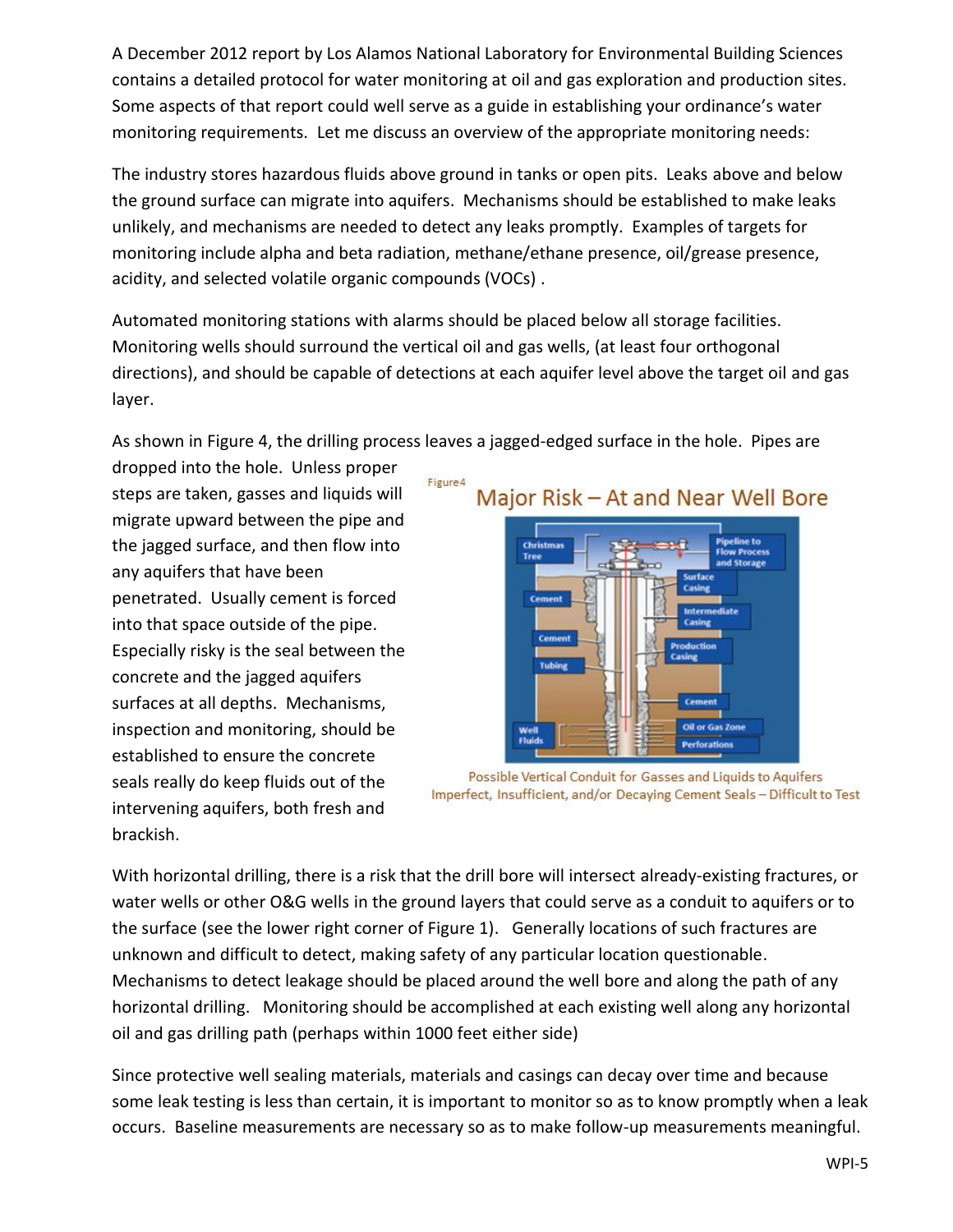Surface water and groundwater at each aquifer layer should be tested regularly during operations and for a many decades after well abandonment for traces of hazardous substances. Emphasis on such testing should be around vertical oil and gas wells, and above the path of horizontally drilled wells. Similarly, automated monitoring devices and alarms should be placed around and below all storage facilities to detect leaks before they have a chance to migrate and do substantial aquifer damage.

# **What can cause loss of supply?**

Huge quantities of water are required for oil and gas industry operations. Amounts vary depending upon the geologic formations. At 4 million gallons per well, it would take fewer than 200 wells to far exceed Las Vegas' annual use. And most of that water is lost from the hydrologic cycle forever. That new substantial demand for water would certainly be a significant stress on the County's limited water resources, imposing a degradation of the citizens' health, welfare and safety.

The County should consider prohibiting use of County water resources, both fresh and brackish, for drilling and for fracking certainly within the County, and probably also outside of the County.

# **Miscellaneous cautions**

Consider Figure 5 which is a cross section from studies in the San Juan Basin. Note the aquifers

Figure 5

were found in the midst of the petroleum bearing Mancos Shale. Such interleaving may occur in San Miguel County where the eastern part of the County is rich in brackish water supplies. Those valuable aquifers should not be sacrificed. The permitting process should require scientific knowledge of where such interleaving conditions arise, and should limit nearby oil and gas operations accordingly.



Aquifer Layers Interleaved with Oil and Gas Layers

# In the event of a detection of

impurities, it is important to know whether the impurity is a natural occurrence or caused by recent industrial activities. Baseline measurements should be made before any industrial activity takes place. Those measurements should be done for each substance and at each site where monitoring will, after permitting, take place.

Further, data gathering and reporting is frequently an inexact science. It is important that those tasked with the inspection and monitoring do not have a pecuniary interest in the results of the monitoring.

# **Conclusions**